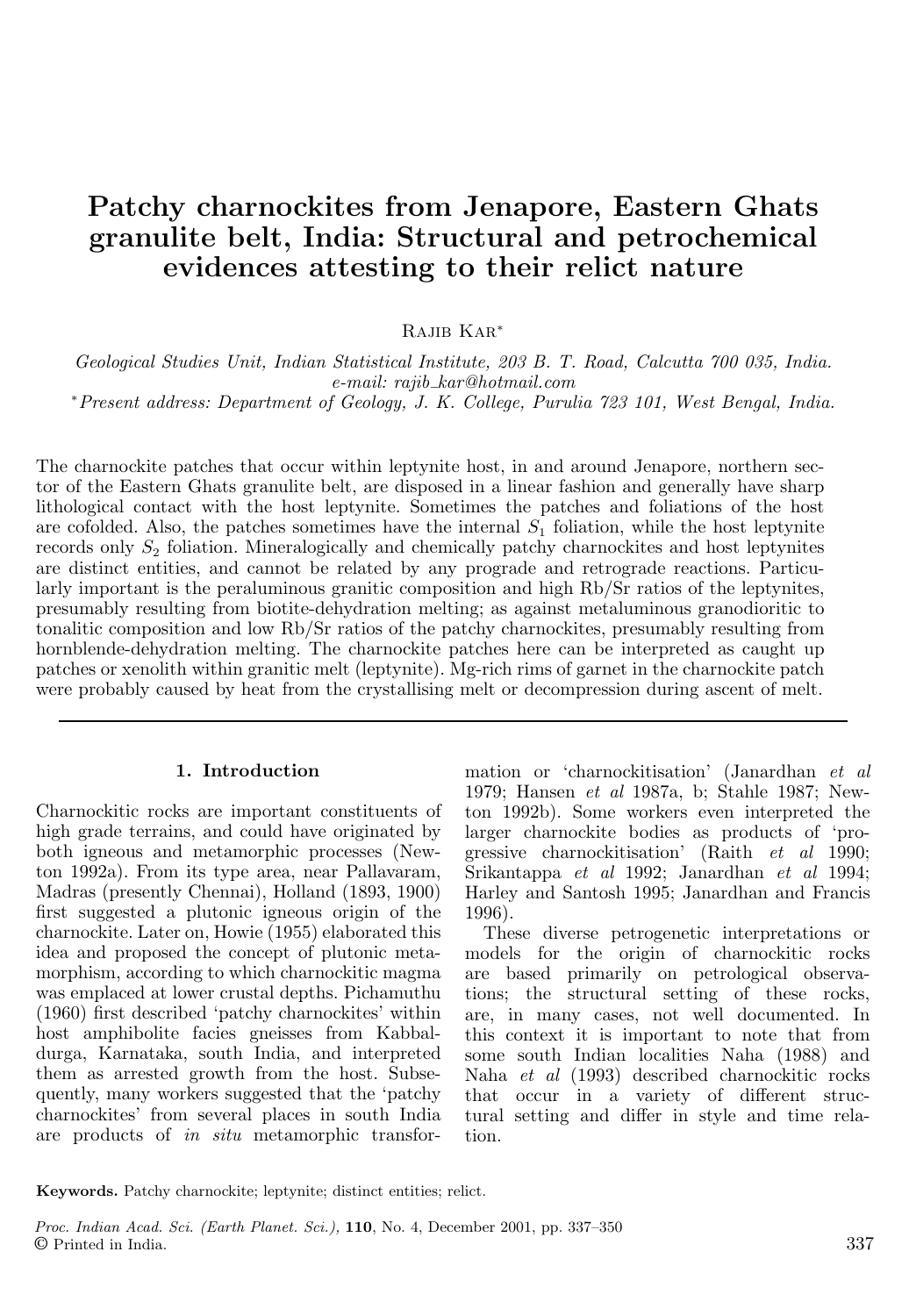Also, in the Eastern Ghats granulite belt, India, the charnockitic rocks occur in different modes, namely, as larger massif-type bodies and as patches in the host leptynitic gneisses (Bhattacharya *et al* 1993a, 1994; Rao *et al* 1995; SubbaRao *et al* 1995; Kar 1995). Several workers have assumed an *in situ* transformation origin for the patchy charnockites (Aftalion *et al* 1988; Paul *et al* 1990), but Bhattacharya *et al* (1993a, 1994) described the relict nature of the patchy charnockites from the Chilka Lake area. Recently, Dobmeier and Raith (2000) presented an alternative interpretation—"arrested growth" for the patchy charnockites of the Chilka Lake area. This is one of the leading controversies, and for a proper resolution of this issue, many more specific examples should be investigated. The present communication deals with a case of patchy charnockite from the northern sector of the Eastern Ghats belt.

The charnockitic rocks here occur in two different modes. One variety occurs as large massif-type bodies associated with minor bands and lenses of enderbite, two-pyroxene granulite and hornblendebearing mafic granulites. The other variety occurs as patches within leptynitic gneisses. It can be shown on the basis of field-structural and petrological data that, the massif-type charnockite is a product of hornblende-dehydration melting in the protolith of hornblende-bearing mafic granulite and the associated two-pyroxene granulite and enderbite are cumulates of solid peritectic phases, equilibrating with the charnockitic melt (Kar *et al* 2000).

Any scientific discussion of charnockitic rocks should take into account its nomenclature. Holland (1900) first defined the charnockite as orthopyroxene-bearing granite, found abundantly in south India, with the conviction that they are of plutonic igneous origin. Later on, Streckeisen (1976) also subdivided the orthopyroxene bearing quartzo-feldspathic rocks into charnockite, farsundite, charno-enderbite and enderbite, with the assumption that they are plutonic rocks. On the other hand, in his review paper Newton (1992a) noted that many of the south Indian charnockitic rocks are poor in K-feldspar, corresponding to granodiorite or quartz monzonite, rather than granite, in mineralogy. He also pointed out that these rocks are complexly foliated, interlayered with various metasediments, and some contain garnet and even graphite, and are definitely metamorphic in origin. For these reasons, he suggested that it is better to adopt Pichamuthu's (1969) most general and non-genetic definition of charnockite as any quartzo-feldspathic rocks with orthopyroxene. Some Indian workers (Bhattacharya *et al* 1993a; Sen and Bhattacharya 1993) and workers from else-

where also use the term charnockite in a similar manner (De Waard 1969; Ridley 1992; Kilpatrick and Ellis 1992). It is also important to note that the natural occurrence of charnockitic rocks includes intimately associated varieties that may be termed charnockite, charno-enderbite and enderbite.

## 2. Geological setting

Besides the presence of the massif-type charnockite suite of rocks in the study area, metapelitic granulites and orthopyroxene-free granites are also important lithologies. Metapelitic granulites are primarily of two types, namely, khondalite and quartzite. Quartzite occur as minor bands within khondalite. On the other hand, orthopyroxene-free granites are principally of three types, namely, leptynite, leucogranite and porphyritic granite-gneiss. The definition of dominant lithologies is presented in table 1.

Three phases of folding are recorded from the study area (Kar 1995). Large massif-type charnockite and khondalite are characterised by the presence of streaky gneissic foliation and pervasive gneissosity respectively. Minor quartzite bands in the khondalite host and hornblende-bearing mafic granulite bands in the charnockite host define reclined, intrafolial  $F_1$  folds. The gneissic foliations of the hosts are axial planar to these folds, and hence designated as  $S_1$  fabric.  $F_2$  folds, fairly tight, commonly developed on these  $S_1$  fabrics and have axial planar leptynitic foliation in both the khondalite and massif-type charnockite. Hence the leptynitic foliation is designated as  $S_2$  fabric.  $F_2$  folds commonly occur on a mappable scale. Except the mesoscopic  $F_2$  fold hinges,  $S_1$  fabric is parallel to  $S_2$ fabric on a regional scale. The composite  $S_1||S_2$  fabric defines broad  $F_3$  warps. This three-phase folding history is correlatable to those described from the other areas in the Eastern Ghats (Halden *et al* 1982; Bhattacharya *et al* 1994; Shaw 1996).

Orthopyroxene-free granites generally occur as minor stock-like bodies at the core of the mapable  $F_2$  folds in the charnockite and khondalite host (figure 1, insets  $A \& B$ ). The foliations present in them, i.e., leptynitic foliation in leptynite and leucogranite passes undeviated into adjacent charnockite and khondalite, and is axial planar to  $F_2$  folds, and hence this foliation is designated as  $S_2$ . Similarly, the gneissic foliation in porphyritic granite is parallel to the axial plane of the mesoscopic  $F_2$  fold in the host charnockite and/or khondalite, and hence it is also designated as  $S_2$ .

On the other hand, dismembered charnockite patches are generally disposed in a linear fashion within the leptynitic host (figure 2). Notably,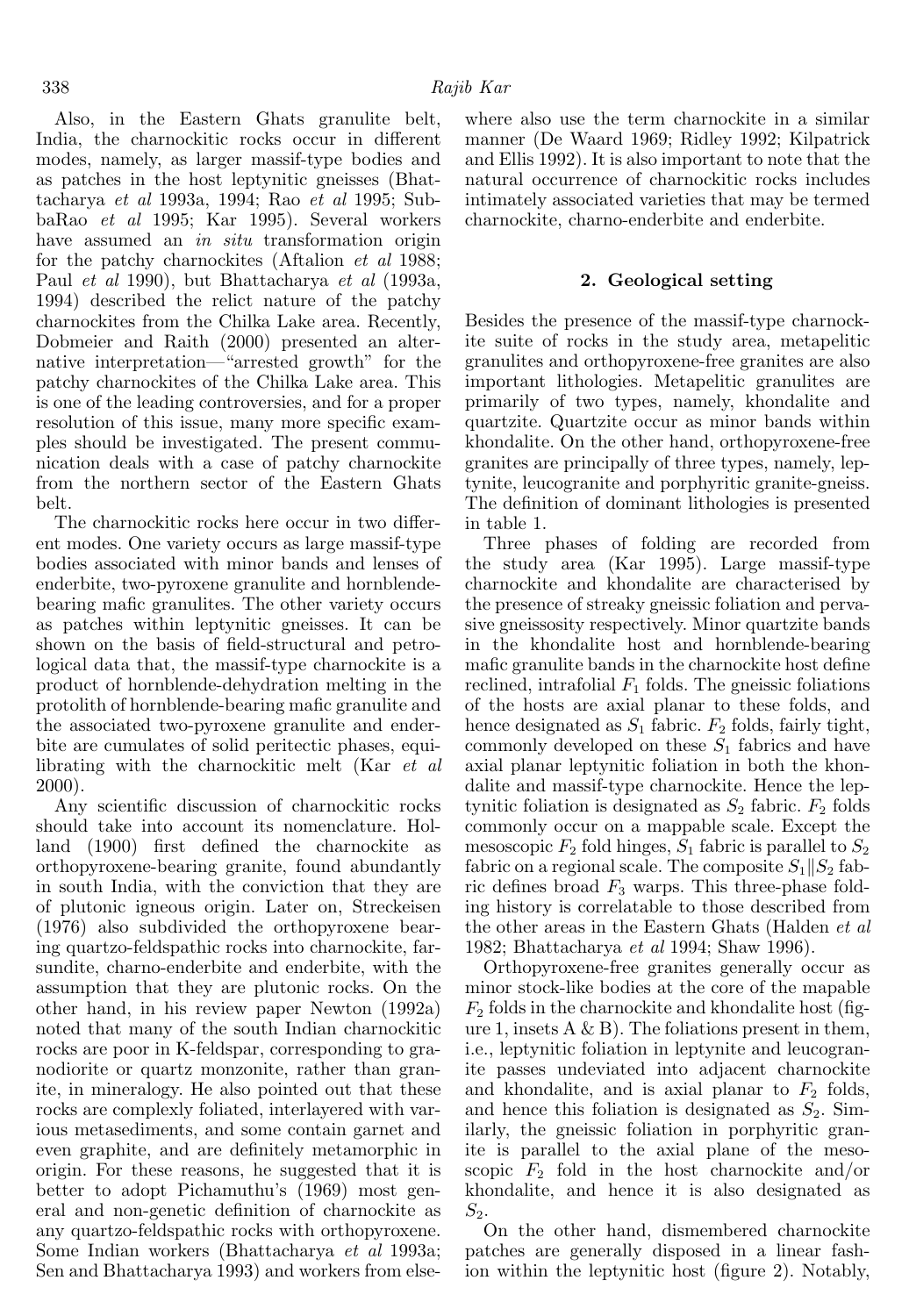Table 1. Definition of different rock types used in the text.

| Charnockite         | Quartzo-feldspathic rock with orthopyroxene as essential mineral phase;<br>minor clinopyroxene and garnet also present. |
|---------------------|-------------------------------------------------------------------------------------------------------------------------|
| Khondalite          | Quartz-rich rock with alkali feldspar, sillimanite and garnet as essential<br>mineral phases.                           |
| Leptynite           | Quartzo-feldspathic rock with plattung structure; biotite and garnet are<br>common ferromagnesian phase.                |
| Leucogranite        | Quartzo-feldspathic rock with plattung structure, with minor or no ferro-<br>magnesian phases.                          |
| Porphyritic granite | Granite with common porphyritic texture; alkali feldspar megacrysts and<br>biotite rich foliation swerves around it.    |

Note: Plattung structure – Platy granoblastic texture, as defined by Mehr (1962) and Sen (1987).

boundaries between them are very sharp. On a closer look, a few significant features can be noted.

- Foliation of the host leptynite swerves around the charnockite patches, with internal foliation (figure 3).
- Foliation of the host leptynite abuts against the charnockite patch.
- The charnockite patches are often folded and the foliation of the host leptynite is parallel to the axial plane of these folds (figure 4).

These features indicate the pre-existing nature of the charnockite patches in the host. In other words, the charnockite patches are enclave in host leptynite.

Porphyritic granite-gneiss also contains enclaves of charnockite with internal foliation, and the foliation of the host swerves around the charnockite patch. Also, the porphyritic granite veins are commonly found to inject the charnockite. These veins are also ptygmatically folded. Furthermore, in the leucogranite host, dismembered charnockite patches are tightly folded with axial planar leptynitic foliation. Sometimes the leptynitic foliation of the host leucogranite is found to also overprint the charnockite patch. All these features collectively suggest the relict nature of the charnockite patches.

The only foliation present in the leptynite, leucogranite and porphyritic granite is designated as  $S_2$ , hence the internal foliation of the relict charnockite patches is pre- $S_2$ , and probably  $S_1$ . Moreover, the folds defined by the patchy charnockites within leptynite and leucogranite host (figure 4) can be designated as  $F_2$  folds. Additionally, the ptygmatic fold defined by porphyritic granite is also an  $F_2$  fold.

#### 3. Petrography

#### 3.1 *Orthopyroxene-free granite*

The orthopyroxene-free granites are mainly composed of quartz, alkali feldspar and plagioclase feldspar (table 2). Alkali feldspar largely dominates over plagioclase feldspar. Hence, they are plotted in field 3 (granite) in the modal Q-A-P diagram (figure 5), after Streckeisen (1976). Perthite is very common. Biotite, ilmenite and garnet are common mafic minerals. Occasionally sillimanite trails are present as included phases within garnet. Traces of hornblende have also been noticed. Mafic minerals never exceed 10% by volume. Zircon is the common accessory.

Quartzo-feldspathic matrix in leptynite and leucogranite are also characterised by relatively fine-grained, polycrystalline, elongate quartz and feldspar with irregular grain boundaries. Occasionally, reduction of grain boundary area to minimize surface free energy resulted in a typical platy granoblastic texture, plattung structure (Mehr 1962 and Sen 1987). Macroscopically, this foliation is manifested as typical leptynitic foliation. On the other hand, in the porphyritic granite, large megacrysts of Kfeldspar are embedded in a groundmass of relatively fine-grained quartz and feldspar. Occasionally, in the biotite rich domains, swerving of foliation, defined by biotite flakes, around the K-feldspar megacrysts, is noticed. In overall appearance it looks like a magmatic foliation.

#### 3.2 *Patchy charnockite*

Patchy charnockites of the present area are mainly composed of quartz, plagioclase feldspar and alkali feldspar (table 3). Orthopyroxene is the principal ferromagnesian phase, although garnet is also common. Clinopyroxene and hornblende are present in minor quantities. Plagioclase largely dominates over alkali feldspar in most of the patches (figure 5). Notably, the present samples of patchy charnockites are mafic rich (>15%) and are distinct from the host, which contains less than 10% by volume of mafic minerals (figure 6).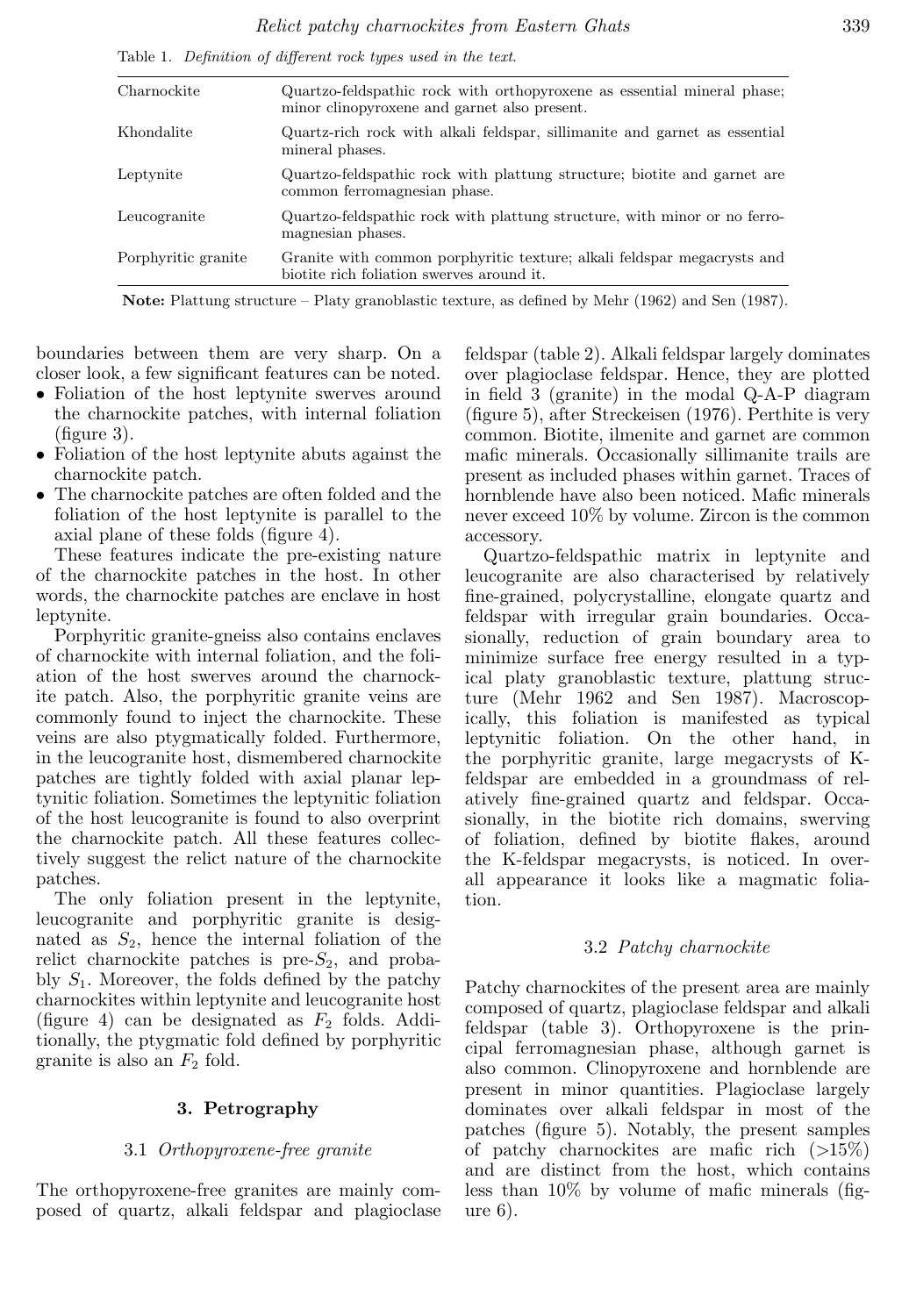

Figure 1.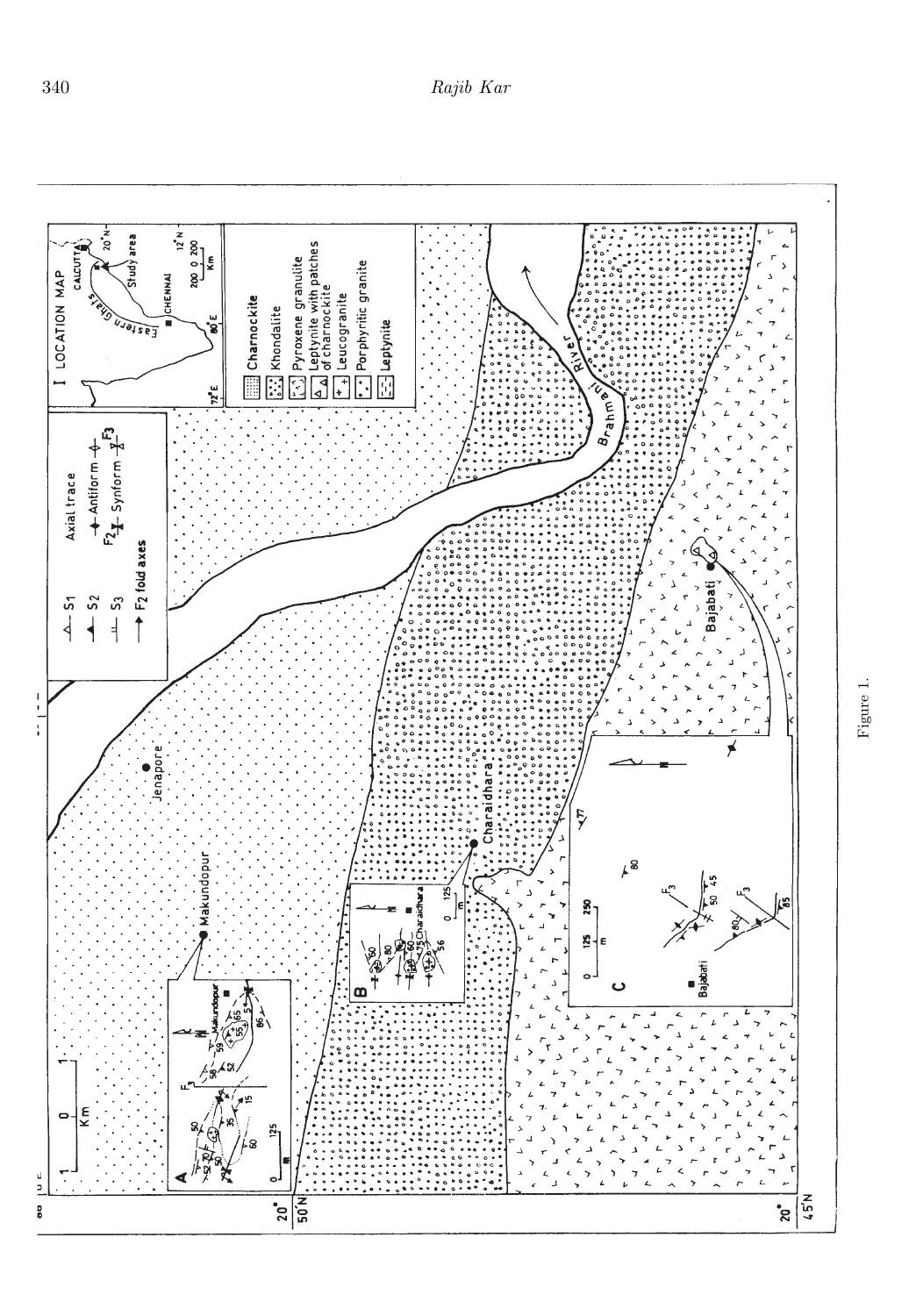Sharp grain-grain contact with common triple junction (typical granoblastic texture) is the frequently observed texture in the charnockite patches. However, in some samples, microscale gneissic banding, defined by alternate layers of mafic and felsic minerals, was noticed. In fact, this gneissosity defines the internal foliation of the charnockite patches on a mesoscopic scale.

## 3.3 *Host leptynite*

The host leptynites are strictly granitic in composition, with a high alkali feldspar/plagioclase ratio (table 3). Perthite is also common. Garnet and biotite are the common mafic minerals. A notable feature is the variable proportion of garnet and biotite. Zircon is the common accessory. Garnet xenoblasts commonly contain sillimanite inclusion trails. Biotite occurs in two different modes. One is commonly found to corrode the garnet margin. Occasionally this mode of biotites is found to separate garnet xenoblast and alkali feldspar, and can be interpreted as retrograde phase, after garnet. The other mode of biotite grains is an included phase within garnet xenoblasts.

Similar to the other granites, the host leptynites are also characterised by the presence of plattung structure, as manifested by the preferred alignment of relatively finegrained, polycrystalline elongate quartz and feldspar with irregular grain boundaries. In biotite rich domains a typical gneissic foliation results, which enhances the plattung structure.

# 4. Geochemistry

#### 4.1 *Bulk chemistry*

Two pairs of charnockite patches and host leptynite (as given in table 3) were selected for bulk chemical analysis. The chemical analyses for whole rock compositions was done by X-ray Fluorescence Spectrometry at the Wadia Institute of Himalayan Geology, Dehradun. The bulk chemical data are presented in table 4.

Host leptynites are characterised by high normative orthoclase (34.11, 32.70) and low normative anorthite (7.60, 8.90), which is reflected in the



Figure 2. Patches of charnockitic rocks in leptynitic host, disposed in a linear fashion.

high modal abundance of alkali feldspar (table 3). In terms of normative Ab-An-Or proportions (figure 7), after Le Maitre (1989), the compositions of the leptynites can be described as granite sensostricto. Additionally, the leptynites are peraluminous granites with a little normative corundum (1.28, 0.95) and an alumina saturation index  $(A/CNK)$  greater than unity  $(1.08, 1.04)$ . This marginally peraluminous character is reflected in the presence of aluminous garnet and/or biotite in addition to feldspars. In trace element chemistry, the leptynites are depleted in transitional trace elements (Cr, Ni) and base metals (Zn, Cu) and are enriched in Y, Th, Ba and Pb. Also, they are depleted in Ti. It is important to note that the leptynites have a high Rb/Sr ratio (1.17, 1.45).

#### Figure 1 caption.

Lithological map of the area in and around Jenapore. Insets depict some important field relations. Inset A: Minor stocks of leucogranite are emplaced along the core of the  $F_2$  folds in massif-type charnockite. Note the foliation in leucogranite  $(S_2)$  passes undeviated into the host charnockite massif and parallel to the  $S_2$  foliation of the host. Inset B: Minor stocks of porphyritic granite and leptynite are emplaced along the core of the  $F_2$  folds in khondalite. Inset C:  $S_2$  foliation of the leptynite with patches of charnockite shows  $F_3$  fold. Inset I: Location of the study area.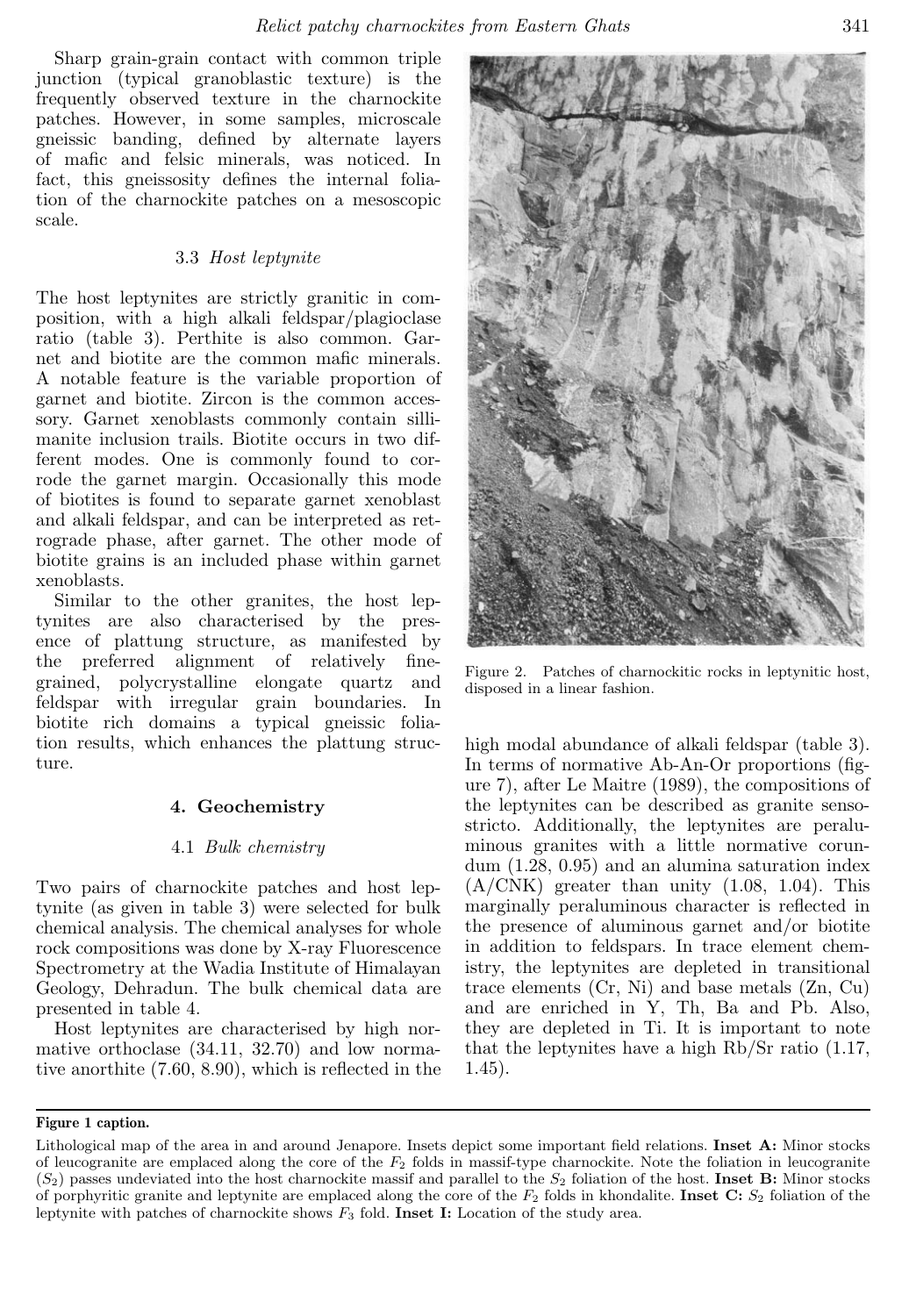

Figure 3. Charnockite patch, with internal foliation  $(S_1)$  in leptynitic host; foliation of the host  $(S_2)$  swerves around the patch.



Figure 4. Folded charnockite patch in leptynitic host. Leptynitic foliation  $(S_2)$  of the host (marked by arrow), roughly E-W, is axial planar to the fold.

The chemical composition of the patchy charnockites (table 4) can be described as granodioritic to tonalitic in a normative Ab-An-Or diagram (figure 7). They are metaluminous in character, as evidenced by their moderate A/CNK values (0.89, 0.72). Moreover, the charnockite patches are rich in Niggli  $fm$  than the host leptynite (figure 8). In trace element composition, these charnockites are relatively depleted in Rb, Pb contents and enriched in Cu, Ni, Zn, Sr than the host leptynites (figure 9). Also, the patchy charnockites

have a low Rb/Sr ratio  $(0.35, 0.18)$ , just opposite to the host leptynite. Additionally, the patchy charnockites are characterised by high Ba contents.

#### 4.2 *Mineral chemistry*

The mineral chemical data are obtained by Electron Probe Micro Analysis. EPMA work was carried out at the University Science Instrumentation Center of the Roorkee University,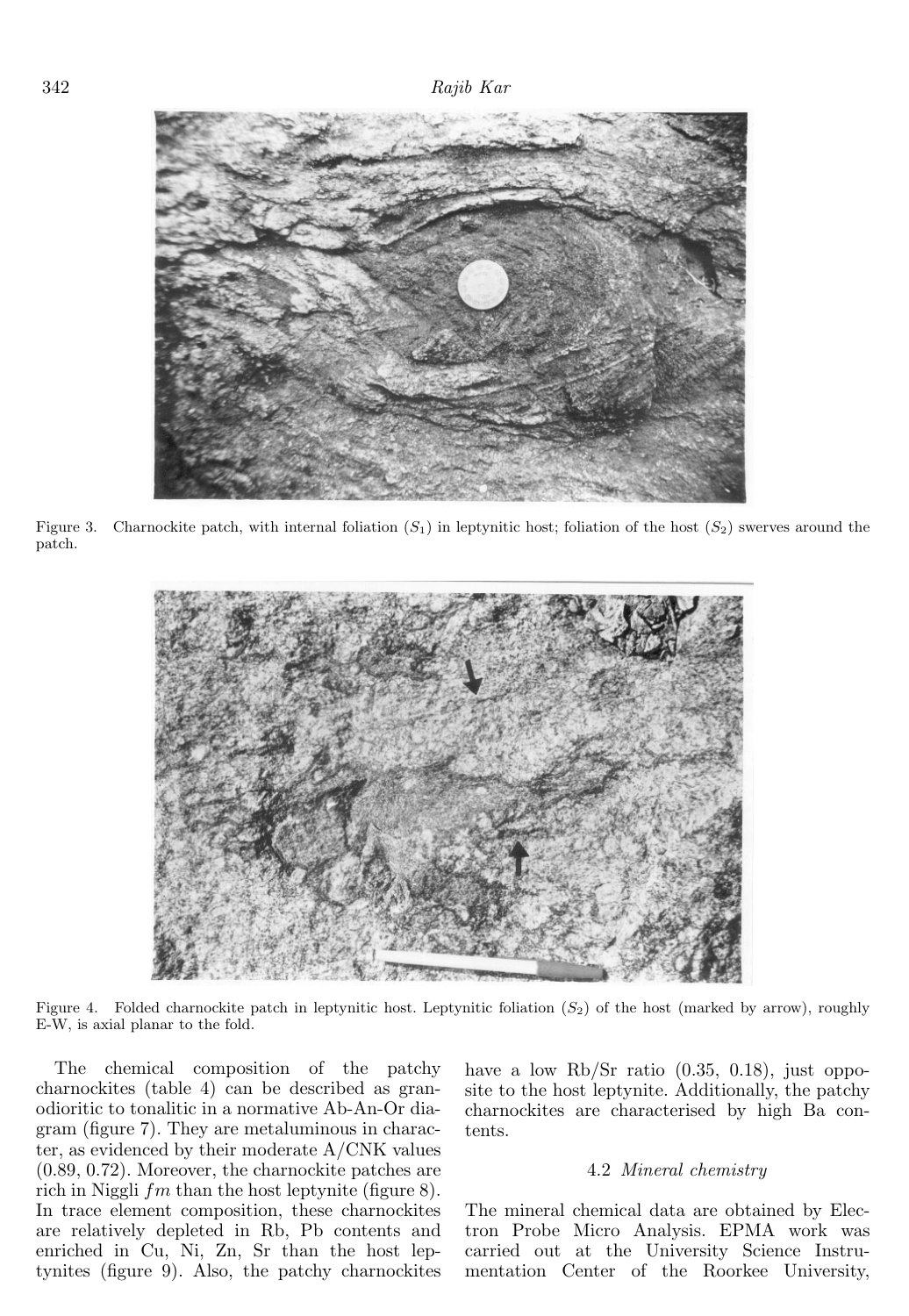|  |  |  |  |  |  | Table 2. Modal mineralogy of different varieties of orthopyroxene-free granites. |  |
|--|--|--|--|--|--|----------------------------------------------------------------------------------|--|
|--|--|--|--|--|--|----------------------------------------------------------------------------------|--|

| Sample no.    | Quartz | Alkali feldspar | Plagioclase | Garnet            | <b>Biotite</b> | Hornblende     | Opaque         | Accessory |
|---------------|--------|-----------------|-------------|-------------------|----------------|----------------|----------------|-----------|
| <b>JN138</b>  | 33.6   | 50.8            | 12.8        |                   | 0.8            | 0.2            | $1.6\,$        | 0.2(Zr)   |
| JN126B        | 30     | 43.6            | 20.8        | -                 | 0.8            | $\overline{2}$ | 2.4            | 0.4(Zr)   |
| 2.J.65A       | 31.6   | 58.4            | 8.8         | -                 | 0.4            |                | 0.8            |           |
| Jen 318A      | 30.4   | 56.8            | 12          |                   | —              |                | 0.4            | 0.4(Zr)   |
| Jen 303       | 26.8   | 56.4            | 16          |                   |                |                | 0.8            |           |
| Jen $354A$    | 26.4   | 53.6            | 18.2        |                   | 0.2            |                | $1.6\,$        |           |
| JN58D/2       | 29.6   | 50.8            | 17.6        |                   | $1.6\,$        |                | 0.4            |           |
| JN135         | 31.2   | 49.4            | 16.8        |                   | 2.4            |                | 0.2            |           |
| Jen 348A      | 27.2   | 42              | 25.6        | 3.2               | $1.6\,$        |                | 0.4            |           |
| JN 114D/2     | 33.6   | 52.4            | 12.4        | $\qquad \qquad -$ | 0.8            |                | 0.8            |           |
| <b>JN 50C</b> | 25.6   | 51.6            | 16.8        | $3.2\,$           | 1.2            |                | $1.6\,$        |           |
| <b>JN 48D</b> | 34.8   | 45.2            | 20          |                   | -              |                |                |           |
| Jen 306       | 37.6   | 39.6            | 21.6        | 0.8               | 0.4            |                |                |           |
| JN 139        | 36.4   | 43.2            | 16.4        |                   | 1.2            | 0.8            | $\overline{2}$ |           |
| JN 91         | 28     | 41.2            | 26.4        |                   | $1.6\,$        |                | 2.8            |           |
| 2.J.60L       | 32.4   | 53.2            | 12          |                   | 0.8            |                | 1.2            | 0.4(Zr)   |

Zr: Zircon.



Figure 5. Modal Q-A-P plots, after Streckeisen (1976) of the orthopyroxene-free granites (circle), patchy charnockites (box) and host leptynites (plus).

using Jeol Jxa-8600M microprobe machine. 15 kV accelerating voltage,  $2 \times 10^{-8}$  ampere sample current and 3mm beam diameter were used. Mineral chemical data are presented in table 5.

The plagioclases of the host granite are mostly andesine, Ab: 63–68%, (table 5). However, a little variation in  $X_{An}/X_{Ab}$  proportion is noticed in different microdomains (figure 10). Notably, all of them have very low molar  $X_{\text{Or}}$  content (2– 3%). Similarly plagioclases of the patchy charnockites are also andesine, Ab: 60–65% (table 5). They are also poor in orthoclase  $(1-3\%)$ . A little variation in  $X_{An}/X_{Ab}$  proportions in different microdomains is also a notable feature (figure 10).

Garnet compositions in patchy charnockite are variable in different microdomains  $(AIm_{58}Py_{21})$ and  $\text{Alm}_{55} \text{Py}_{25}$ , see table 5). One important feature is that garnet shows subtle magnesium enrichment from core to rim,  $Py_{21}$ to  $Py_{23}$ , indicating heating and/or decompression.

#### 5. P-T estimates

P-T values are estimated from the coexisting garnet-clinopyroxene-plagioclase in the charnockite patches. The values are estimated by using the TWEEQU computer programme. Thermodynamic parameters of different minerals are taken from the internally consistent data set of Berman (1988 and updated database of 1992). Berman (1991) has shown that with the proper choice of solution models, this technique may estimate temperature and pressure with uncertainties less than  $\pm 40^{\circ}$  C and less than  $\pm 0.5$  kbar respectively. For garnet, the solution model of Berman (1990) for quaternary garnet solid solutions is used. For plagioclase  $(X_{An} > 0.30)$ , the alumina-avoidance model of Newton *et al* (1980) is not applicable and hence the model of Fuhrman and Lindsley (1988) is adopted. For pyroxenes an ideal solution model is adopted here, because this model fits well with the internally consistent database (Bhattacharya *et al* 1993b).

The pressure estimate is 7.75 kbar at 660◦ C (table 5). Slightly higher temperature is also obtained from a separate microdomain (700◦ C). This variation is consistent with the compositional variation of garnet and clinopyroxene. Notably, the high temperature domain has a higher  $K_D^{Grt-Cpx}$ value and has relatively less magnesian pyroxene and more magnesian garnet than the low temper-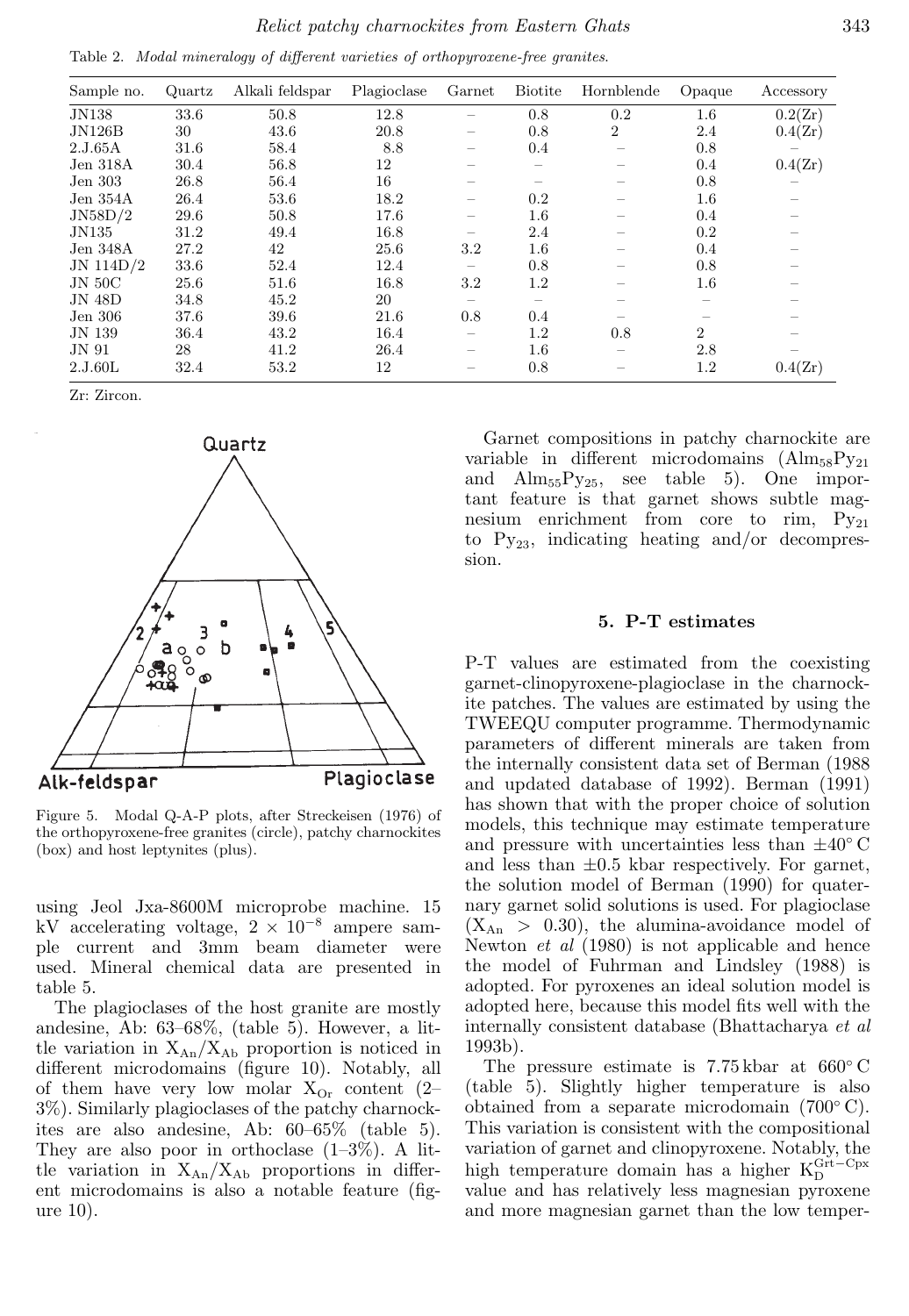|                       | Table 3. Modal mineralogy of patchy charnockite o |      |                        | and host granite.   |                                                                          |                                |                   |         |                                |                                           |                     |
|-----------------------|---------------------------------------------------|------|------------------------|---------------------|--------------------------------------------------------------------------|--------------------------------|-------------------|---------|--------------------------------|-------------------------------------------|---------------------|
|                       | Sample No. Rock type                              |      | Quartz Alkali feldspar |                     | Plagioclase Orthopyroxene Clinopyroxene Garnet Biotite Hornblende Opaque |                                |                   |         |                                |                                           | Accessory           |
| 2. J 154              | Charnockite                                       | 21   | 12.9                   | 21.4                | 20.1                                                                     | 5.3                            | 13.6              | 2.2     | $\lvert$                       | 3.5                                       | $\frac{1}{2}$       |
| 2. J 156              | Granite                                           | 24.8 | 50.8                   | 17.6                |                                                                          | $\mid$                         | 3.2               |         | $\mathcal{A}$                  | $\frac{8}{2}$                             | $0.8~(Zr)$          |
| $1.\,\,J$ 45B         | Charnockite                                       | 24.2 | 13.7                   | 26.7                | 22.7                                                                     | S                              | $\, \vert \,$     | 6.8     | 0.5                            | 2.9                                       | $\vert$             |
| $1.$ J $45\mathrm{D}$ | Granite                                           | 50   | 42.8                   | 2.6                 | $\mid$                                                                   | $\mid$                         | $\sim 1$          | 4.4     | $\vert$                        | 0.2                                       | $\sim$ 1            |
| 2. J 90A              | Charnockite                                       | 18.8 | $\frac{6}{1}$          | $26.2\,$            | 30.6                                                                     | 1.6                            | $\sim 1$          | 5.2     | $\vert$                        |                                           | $\sim 1$            |
| 2. J95                | Granite                                           | 41.9 | 44.2                   | 5.3                 | $\overline{\phantom{a}}$                                                 | $\mid$                         | 4.4               | 1.6     | $\mid$                         | $\begin{array}{c} 1.6 \\ 2.6 \end{array}$ | $\sim 1$            |
| $2.\,\sqrt{3}\,82$    | Charnockite                                       | 22.6 | $\bf 8.6$              | $25.8\,$            | $21.6\,$                                                                 | 2.4                            | 12.8              | 2.8     |                                | 2.4                                       | $\perp$             |
| JN 192C               | Granite                                           | 48   | 40.7                   | $\overline{5}$      | $\bar{1}$                                                                | $\begin{array}{c} \end{array}$ | $\mid$            | 3.2     | $\vert$                        |                                           | $\sim 1$            |
| JN 206A               | Charnockite                                       | 14.8 | 33.6                   | $26.4\,$            | 6.4                                                                      | $\mathbf{\Omega}$              | 11.6              |         | 0.4                            |                                           | 0.4~(Zr)            |
| JN 206C               | Granite                                           | 24.8 | 54.4                   | 12.8                | $\overline{\phantom{a}}$                                                 | $\mathsf I$                    | 4.8               | 0.8     | $\overline{\phantom{a}}$       | $\frac{6}{1}$                             | $0.8~(\mathrm{Zr})$ |
| JN 205A               | Charnockite                                       | 39.2 | 24.8                   | $\overline{\Omega}$ | $\subseteq$                                                              | 3.2                            | $\mathbf{\Omega}$ | $\vert$ | $\begin{array}{c} \end{array}$ | 0.4                                       | 0.4 (Zr)            |
| $JN$ 205 $B$          | Granite                                           | 29.2 | 49.2                   | 12.8                | J                                                                        | $\begin{array}{c} \end{array}$ | 7.2               | 0.4     | $\overline{\phantom{a}}$       | 1.2                                       | trace               |
| Zr: Zircon.           |                                                   |      |                        |                     |                                                                          |                                |                   |         |                                |                                           |                     |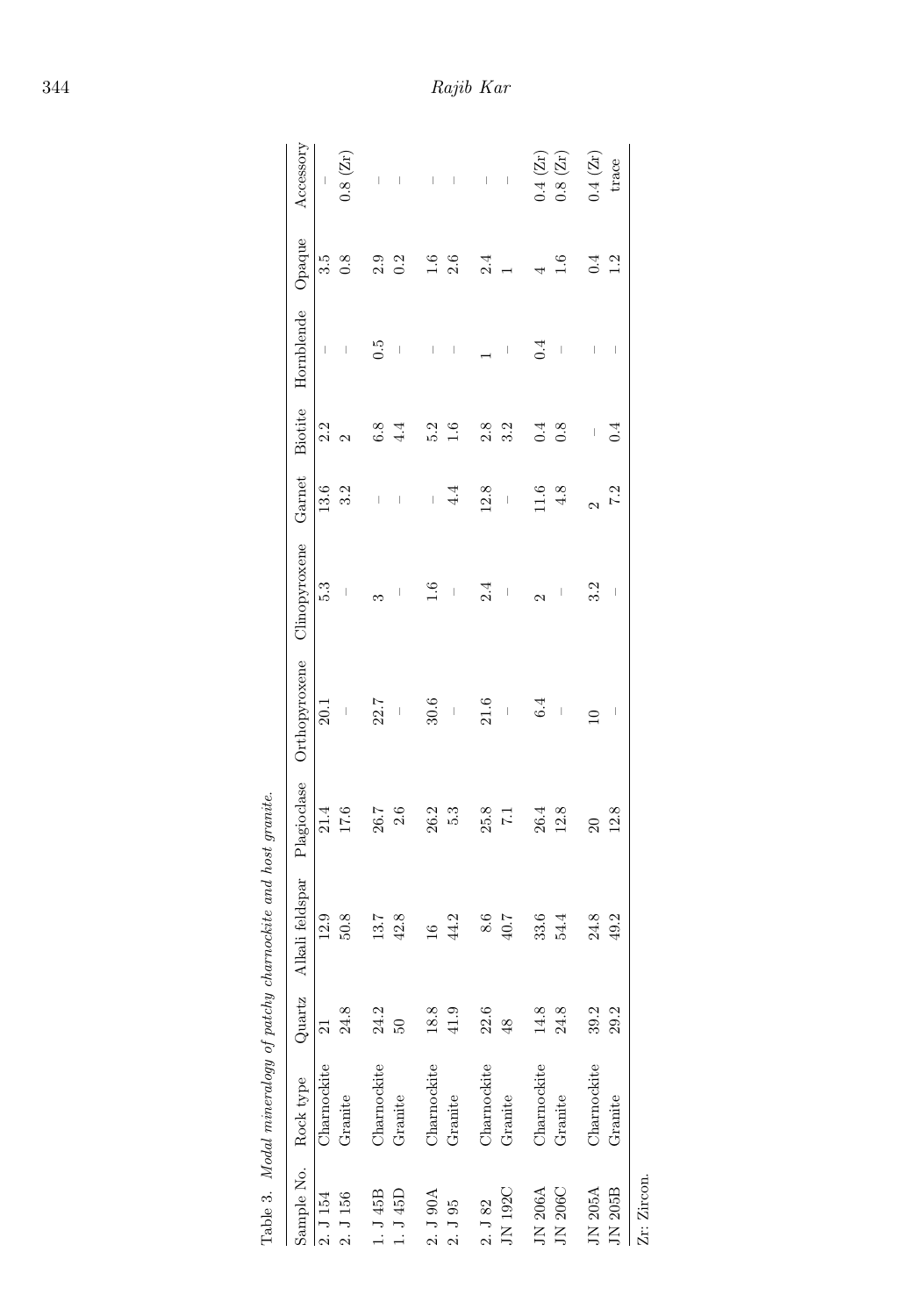

Figure 6. Modal quartz-feldspar-mafic proportions of patchy charnockites (box) and host leptynites (plus).

ature domain (table 5). These two domains probably represent two different frozen-in conditions, as proposed by Frost and Chacko (1989).

# 6. Discussion

Arrested charnockite formation is generally thought to be the product of subsolidus dehydration. The dehydration reaction vis-a-vis charnockite paragenesis can only form by decrease of water activity which could be either externally or internally controlled (cf. Hansen *et al* 1984; Srikantappa *et al* 1985). The external control of incipient charnockite formation assumes that the subsolidus dehydration of the gneiss assemblage was caused by decrease of  $H_2O$  activity as a result of channelled influx of  $CO<sub>2</sub>$ -wave' from a deep mantle source (Janardhan *et al* 1982; Ravindrakumar and Chacko 1986; Santosh 1986, Hansen *et al* 1987a; Newton 1992b). On the other hand, Srikantappa *et al* (1985) envisaged that incipient charnockitization, i.e., dehydration could happen due to a decrease of fluid pressure with the onset of near-isothermal uplift following the peak stage of regional metamorphism.

It is noteworthy here that at P-T conditions ( $\sim$ 6–7 kbar, 700°–800° C) and oxygen fugacity  $(f_{\text{O}_2})$  below Q-F-M buffer, commonly recorded from the Eastern Ghats (Bhattacharya and Sen 1991; Sengupta *et al* 1991; Bhattacharya 1996; Dasgupta and Sengupta 1998 and this study, table 5), pervasive  $CO<sub>2</sub>$  flooding sufficient to grow 10 volume% orthopyroxene require 1.5 volume% graphite to precipitate (Lamb and Valley

1984). The charnockite-leptynite association of the present area does not contain graphite. Hence, it is unlikely that  $CO<sub>2</sub>$ -flooding could be the causative mechanism of charnockite formation here.

On the other hand, the disposition of incipient charnockite along some structural weak zone, could be compatible with the internally controlled mechanism of charnockite formation, proposed by Srikantappa *et al* (1985) and modified by Raith and Srikantappa (1993). In the Eastern Ghats granulite belt, the incipient charnockites are thought to be produced along a near horizontal stretching lineation related to  $F_3$  folding (Halden *et al* 1982; Dobmeier and Raith 2000). The charnockite patches described here are also disposed in a linear fashion (figure 2). However, they show the evidence of both  $F_3$  folding and  $F_2$  folding (figure 4). Also, they preserve the imprints of  $S_1$  foliation. These field-structural features are not compatible with the hypothesis of arrested growth by an internally controlled mechanism.

On the other hand, arrested type charnockite formation, described from the Eastern Ghats granulite belt and elsewhere commonly indicate that the lithoboundary between the charnockite patch and host gneisses is diffused (Pichamuthu 1961; Janardhan *et al* 1979, 1982; Halden *et al* 1982; Ravindrakumar *et al* 1985; Srikantappa *et al* 1985; Ravindrakumar and Chacko 1986; Hansen *et al* 1987b; Newton 1992b; Raith and Srikantappa 1993; Dobmeier and Raith 2000). Whatever may be the mechanism for metamorphic transformation, this field relation is said to be critical. In contrast, the lithoboundary between charnockite patches and host gneiss is very sharp here (figures 2, 3 and 4), and this argues against the arrested growth hypothesis.

In modal mineralogy and bulk chemistry the leptynites are granitic in composition with high normative orthoclase, while the patchy charnockites are mostly granodioritic in composition with much less normative orthoclase (figure 7). Moreover, the patchy charnockites are metaluminous while the host leptynites are peraluminous in character (table 4). Hence, it can be suggested from these observations that patchy charnockites and host leptynites are mineralogically and chemically distinct entities.

The patchy charnockites have comparatively lower Rb/Sr ratios than the host leptynites. It should be noted here that leptynite from other parts of the Eastern Ghats has been described as product of biotite-dehydration melting (Sen and Bhattacharya 1997), and they are characterised by high Rb/Sr ratio. On the other hand, the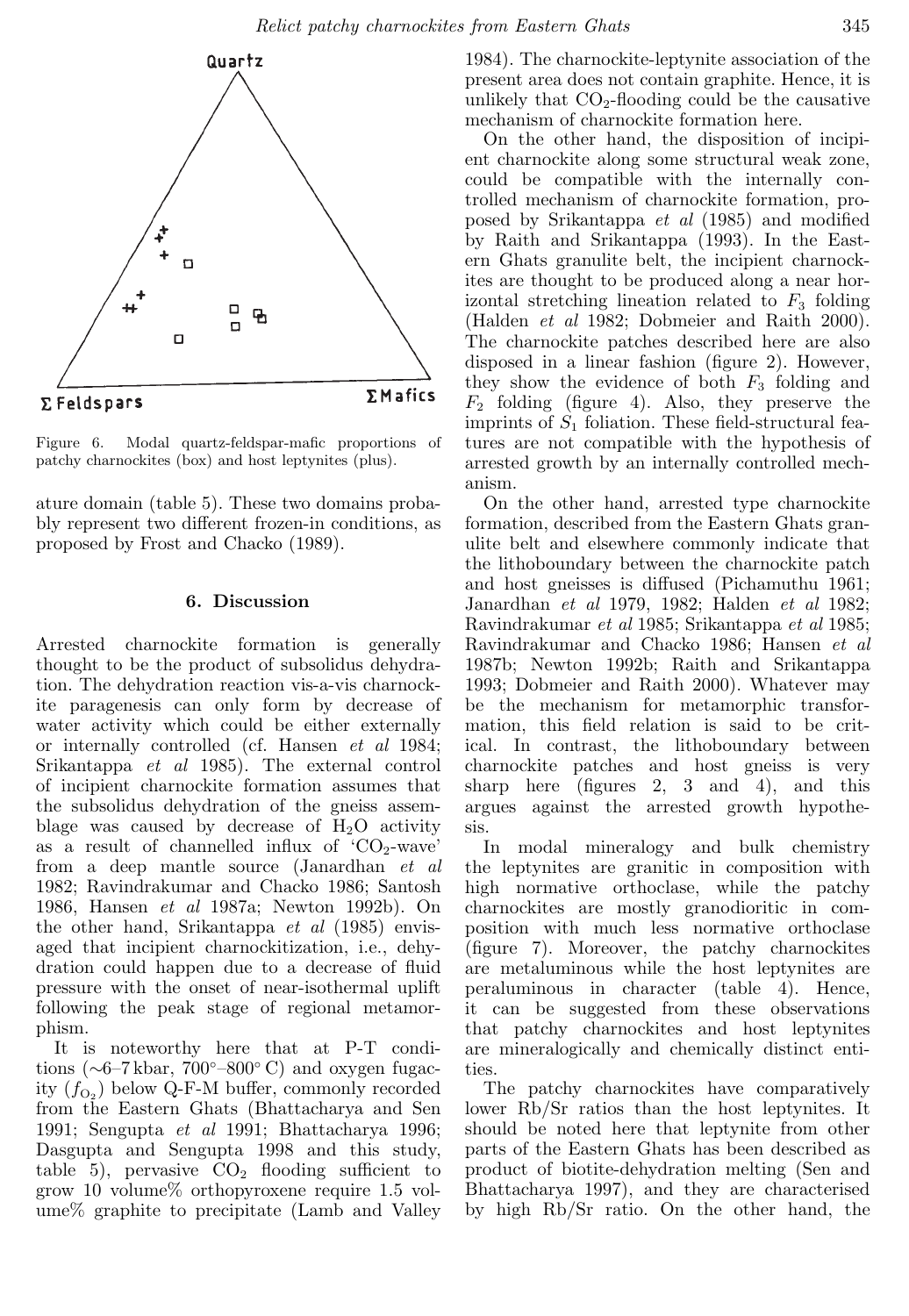| Rock type                      |                  | Charnockite      |                | Leptynite      |
|--------------------------------|------------------|------------------|----------------|----------------|
| Sample no                      | $JN$ 205A        | $JN$ 206A        | $JN$ 205B      | $JN$ 206 $C$   |
| SiO <sub>2</sub>               | 60.58            | 51.65            | 70.55          | 73.66          |
| TiO <sub>2</sub>               | 2.42             | 1.28             | 0.57           | $0.4\,$        |
| $Al_2O_3$                      | 14.04            | 16.83            | 14.85          | 14.14          |
| Fe <sub>2</sub> O <sub>3</sub> | 11.3             | 9.1              | 4.28           | $2.86\,$       |
| MnO                            | 0.23             | 0.13             | 0.06           | 0.04           |
| MgO                            | 1.53             | 7.06             | 0.39           | $0.26\,$       |
| CaO                            | 4.6              | 8.71             | 2              | 1.65           |
| Na <sub>2</sub> O              | 2.54             | $3.15\,$         | 2.36           | $2.35\,$       |
| $K_2O$                         | 2.93             | 2.11             | 5.52           | 5.76           |
| $P_2O_5$                       | 0.71             | 0.5              | 0.22           | 0.15           |
| Total                          | 100.88           | 100.52           | 100.00         | 101.26         |
| LOI                            | 1.78             | 0.78             | 0.4            | 0.47           |
| A/CNK                          | 0.89             | 0.72             | 1.04           | 1.08           |
| Normative values               |                  |                  |                |                |
| $_{\rm C}^{\rm Q}$             | 18.04            | $\boldsymbol{0}$ | 28.64          | 32.53          |
|                                | $\boldsymbol{0}$ | $\boldsymbol{0}$ | 0.95           | 1.28           |
| <b>Or</b>                      | 17.35            | 12.5             | 32.7           | 34.11          |
| Ab                             | 21.49            | 26.65            | 19.97          | 19.88          |
| An                             | 18.37            | 25.62            | 8.9            | 7.6            |
| O <sub>1</sub>                 | $\overline{0}$   | 13.55            | $\overline{0}$ | $\overline{0}$ |
| Niggli values                  |                  |                  |                |                |
| $\mathbf{c}$                   | 17.28            | 22.69            | 10.67          | 9.49           |
| alk                            | 15.19            | 10.69            | 28.92          | 31.96          |
| fm                             | 38.5             | 42.49            | 19.17          | 13.79          |
| Trace elements                 |                  |                  |                |                |
| $_{\rm Cr}$                    | 25               | 187              | 28             | 43             |
| Ni                             | 24               | 37               | $\,8\,$        | 13             |
| Cu                             | 10               | 23               | $\bf 5$        | $\,3$          |
| P <sub>b</sub>                 | 21               | 18               | 33             | 48             |
| $_{\rm Zn}$                    | 129              | $\rm 91$         | 58             | 36             |
| Κ                              | 24323            | 17516            | 45823          | 47815          |
| Rb                             | 91               | 77               | 202            | 178            |
| Ba                             | 2138             | 1528             | 1393           | 1287           |
| Sr                             | 260              | 436              | 139            | 152            |
| Ga                             | 24               | 16               | 20             | 17             |
| Nb                             | 63               | 15               | 23             | 12             |
| Zr                             | 483              | 182              | 298            | 267            |
| Ti                             | 14507            | 7673             | 3417           | 2398           |
| Υ                              | 70               | $20\,$           | 23             | $25\,$         |
| Th                             | 21               | $\sqrt{3}$       | 11             | 102            |
| Rb/Sr                          | 0.35             | 0.18             | 1.45           | 1.17           |

massif-type charnockites in the study area has been described as a product of hornblende-dehydration melting (Kar *et al* 2000), and they are characterised by low Rb/Sr ratio. Hence, in the study area, the patchy charnockites could be the product of hornblende-dehydration melting while the host leptynites could be the product of biotite-dehydration melting. However, the relatively higher Ba contents in the patchy charnockites than the host leptynites is the most unusual feature. Large amounts of fractional crystallization could produce this feature, so that early separated K-feldspar might have incorporated Rb, while Ba entered into the late crystallizing K-feldspar.

The subtle magnesium enrichment in the rim of a garnet from patchy charnockite can be interpreted as a result of heating; the heat being released from crystallisation of the host leptynite (granite). More magnesian rim could also be related to decompression accompanying emplacement of the leptynite (granite). In this context it is important to note that Sen *et al* (1995) recorded lower pressure (∼ 6 kbar) from patchy charnockites as compared to larger bodies of charnockites (∼ 8 kbar) from the Chilka Lake area.

## 7. Conclusion and implication

The charnockite patches preserve the imprints of early deformational structures, which are char-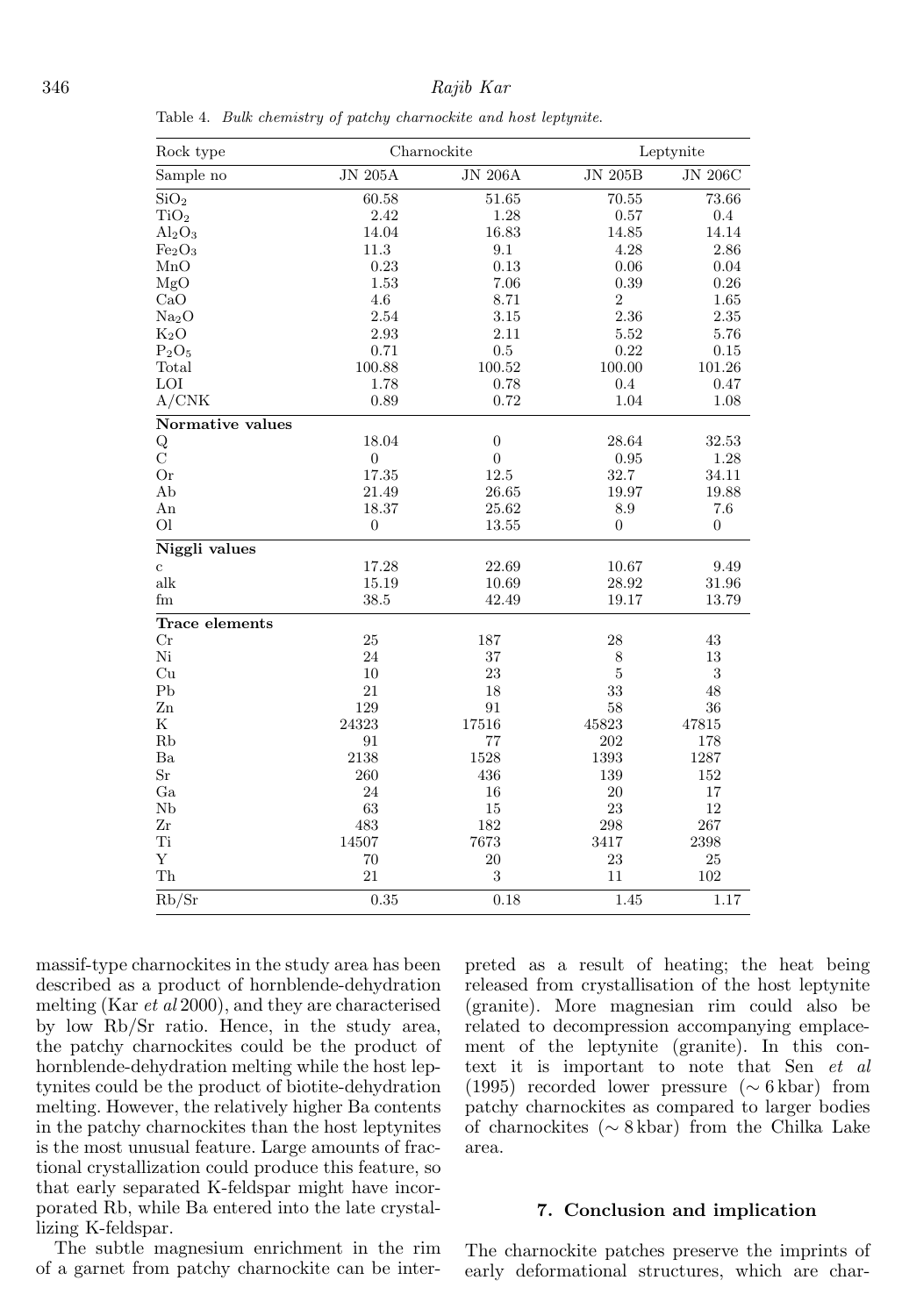

Figure 7. Normative Ab-An-Or proportions of patchy charnockites (box) and adjacent host leptynite (solid rhomb), after Le Maitre (1989); sample numbers are given.



Figure 8. Niggli c-fm-alk proportions of patchy charnockites (box) and adjacent host leptynite (plus); sample numbers are given.

acteristically absent in the leptynitic host. Also, the charnockite patches are mineralogically and chemically distinct from the host. The distinctive mineralogy and chemistry, and especially the Rb/Sr ratio, clearly suggests different source rocks for patchy charnockites and leptynites; hornblende and biotite dominated respectively. Hence, it can be concluded that (1) the charnockitic patches are relict and (2) the patchy charnockite and host leptynite are genetically unrelated.

The leptynite is commonly thought to be the product of crustal melting of a pelitic source (Sen 1987; Karmakar and Fukuoka 1992; Sen and Bhattacharya 1997). In the Eastern Ghats, this melting event is correlated to regional  $F_2$  deformation (Sen and Bhattacharya 1997). Notably, the leptynite here also contain only  $S_2$  fabric. On the other hand, the charnockitic patches frequently record  $F_2$  folding and preserve the imprint of  $S_1$  foliation on mesoscopic and microscopic scale. These lead me to suggest that the charnockitic patches originated during or prior to regional  $F_1$  folding event in the Eastern Ghats. Later on, they are caught up within the host leptynite (granitic melt) during  $F_2$ folding.

Finally, the massif-type charnockite body in the adjoining area, which has been interpreted as the product of hornblende-dehydration melting, synkinematic with F<sup>1</sup> deformation (Kar *et al* 2000) and relict charnockite patches with both the structural imprints of  $F_1$  and chemical signature of hornblende-dehydration melting, are most likely cogenetic. An important idea emerges from the present study: charnockitic rocks of different modes of occurrence, if found in adjoining areas, both should be investigated before proposing a petrogenetic model or hypothesis for any one of them.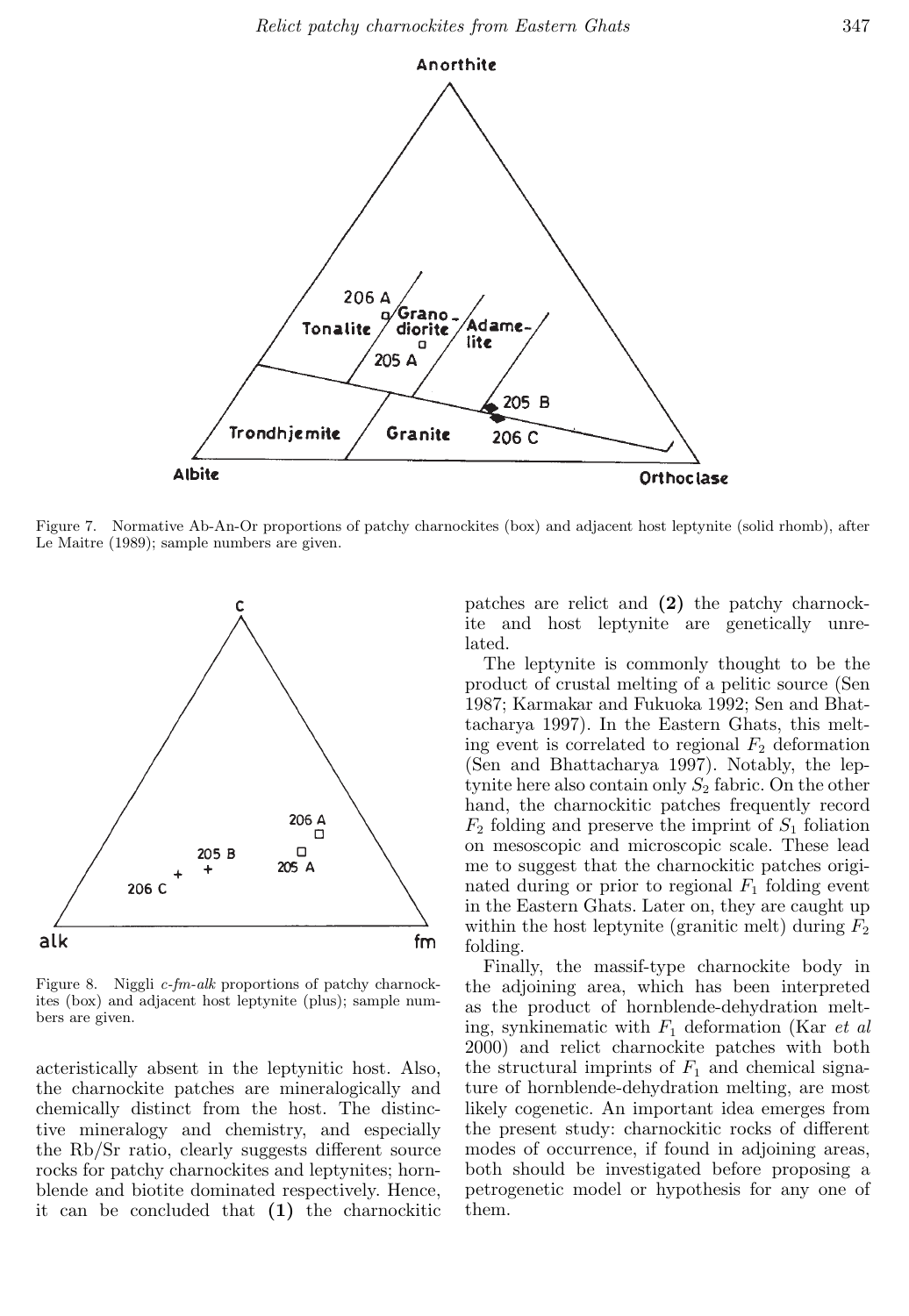

Figure 9. Primitive mantle (PRIM of Taylor and McLennan 1985) normalised multi-element plots of patchy charnockites and host leptynites; sample numbers are given in inset box.

Table 5. Representative mineral chemistry from patchy charnockite and host orthopyroxene-free granite.

| Sample no.              |                            |                          |                          |                          | JN 205A (charnockite patch) |                          |                          |                |                    | Jen 303 (leucogranite) |                          |
|-------------------------|----------------------------|--------------------------|--------------------------|--------------------------|-----------------------------|--------------------------|--------------------------|----------------|--------------------|------------------------|--------------------------|
| Microdomain             |                            | $\mathbf{1}$             |                          |                          | $\overline{2}$              |                          |                          | 3              | $\mathbf{1}$       | $\overline{2}$         | 3                        |
| Mineral phases          |                            | Garnet                   | Plag                     | Garnet                   | Cpx                         | Plag                     | Garnet                   | Cpx            |                    | Plag                   |                          |
| Locations               | Core                       | Rim                      | Core                     | Core                     | Core                        | Core                     | Core                     | Core           | Core               | Core                   | Core                     |
| Reference no.           | 5/1                        | 5/2                      | 5/3                      | 5/4                      | 5/5                         | 5/6                      | 5/7                      | 5/8            | 5/9                | 5/10                   | 5/11                     |
| SiO <sub>2</sub>        | 38.46                      | 40.34                    | 59.74                    | 39.32                    | 53.37                       | 59.81                    | $40.53\,$                | 52.92          | 61.19              | 61.21                  | $60.84\,$                |
| $Al_2O_3$               | $21.82\,$                  | 22.37                    | 25.05                    | 22.02                    | 1.93                        | $25.53\,$                | 22.14                    | 1.79           | $24.94\,$          | $25.11\,$              | $25.25\,$                |
| FeO                     | 26.64                      | 25.15                    | $\overline{0}$           | 26.69                    | 8.56                        | $\boldsymbol{0}$         | 24.91                    | 9.88           | $\boldsymbol{0}$   | $\boldsymbol{0}$       | $\boldsymbol{0}$         |
| MnO                     | $1.03\,$                   | 0.82                     | $\boldsymbol{0}$         | 0.75                     | $0.05\,$                    | $\boldsymbol{0}$         | $\rm 0.68$               | 0.07           | $\boldsymbol{0}$   | $\boldsymbol{0}$       | $\boldsymbol{0}$         |
| MgO                     | 5.65                       | 5.96                     | $\overline{0}$           | 5.63                     | 15.33                       | $\overline{0}$           | 6.51                     | 15.09          | $\overline{0}$     | $\overline{0}$         | $\overline{0}$           |
| $\overline{\text{CaO}}$ | 6.67                       | 6.72                     | 6.91                     | 6.73                     | 21.59                       | 6.82                     | 6.65                     | 21.31          | 6.47               | 6.68                   | $6.31\,$                 |
| Na <sub>2</sub> O       | $\overline{0}$             | $\overline{0}$           | 6.2                      | $\overline{0}$           | 0.57                        | 7.22                     | $\boldsymbol{0}$         | 0.59           | 6.57               | 6.65                   | $7.85\,$                 |
| $K_2O$                  | $\overline{0}$             | $\overline{0}$           | 0.38                     | $\overline{0}$           | 0.02                        | 0.18                     | $\overline{0}$           | 0.06           | 0.39               | 0.37                   | $0.36\,$                 |
| TiO <sub>2</sub>        | 0.07                       | $\rm 0.03$               | $\boldsymbol{0}$         | $\rm 0.03$               | 0.26                        | $\boldsymbol{0}$         | 0.05                     | 0.27           | $\theta$           | $\boldsymbol{0}$       | $\boldsymbol{0}$         |
| Summation               | 100.72                     | 101.39                   | 98.28                    | 101.17                   | 101.68                      | 99.56                    | 101.47                   | 101.98         | $\overline{99.56}$ | 100.02                 | 100.61                   |
| Oxygen                  | $\overline{1}\overline{2}$ | $\overline{12}$          | $\,8\,$                  | $\overline{12}$          | $\overline{6}$              | $8\,$                    | $\overline{12}$          | $\overline{6}$ | $\overline{8}$     | $\overline{8}$         | $\overline{8}$           |
| Si                      | 2.99                       | 3.09                     | 2.74                     | 3.03                     | 1.94                        | 2.68                     | 3.08                     | 1.92           | 2.76               | 2.75                   | $2.69\,$                 |
| $\rm Al$                | 1.99                       | $2.02\,$                 | $1.35\,$                 | 1.99                     | 0.08                        | 1.35                     | 1.99                     | 0.08           | 1.33               | 1.33                   | $1.32\,$                 |
| Fe <sub>2</sub>         | 1.74                       | 1.64                     | $\bar{\phantom{a}}$      | 1.73                     | 0.26                        | $\omega$                 | 1.61                     | 0.29           | $\overline{a}$     | $\overline{a}$         | $\overline{\phantom{a}}$ |
| Fe <sub>3</sub>         | $\equiv$                   | $\equiv$                 | $\overline{\phantom{a}}$ | $\bar{a}$                | $\overline{\phantom{a}}$    | $\blacksquare$           | $\sim$                   | $0.01\,$       |                    |                        |                          |
| ${\rm Mn}$              | 0.06                       | 0.04                     | $\blacksquare$           | 0.04                     |                             | $\overline{\phantom{a}}$ | 0.04                     | ÷,             |                    |                        |                          |
| Mg                      | 0.65                       | 0.68                     | $\equiv$                 | $0.65\,$                 | 0.83                        | $\bar{\phantom{a}}$      | 0.74                     | 0.82           |                    |                        |                          |
| $\rm Ca$                | 0.55                       | $0.55\,$                 | $0.34\,$                 | $0.57\,$                 | $0.84\,$                    | $0.33\,$                 | $0.54\,$                 | $\rm 0.83$     | 0.31               | 0.32                   | 0.29                     |
| $_{\rm Na}$             |                            | ÷,                       | 0.55                     | $\overline{\phantom{a}}$ | 0.04                        | 0.63                     | $\overline{\phantom{a}}$ | 0.04           | 0.58               | 0.58                   | 0.67                     |
| ${\bf K}$               |                            | $\overline{\phantom{a}}$ | 0.02                     | $\overline{a}$           | ÷,                          | 0.01                     | $\overline{\phantom{a}}$ | $\blacksquare$ | 0.02               | 0.02                   | $\rm 0.02$               |
| Ti                      |                            | ÷,                       | $\bar{a}$                | $\overline{\phantom{a}}$ |                             | $\blacksquare$           | $\overline{\phantom{a}}$ | 0.01           | $\equiv$           | $\Box$                 | $\blacksquare$           |
| Sum cation              | 7.98                       | 8.02                     | $\overline{5}$           | $8.01\,$                 | 3.99                        | $\bf 5$                  | $8\,$                    | $\overline{4}$ | $\bf 5$            | $\bf 5$                | 4.99                     |
| $X$ alm                 | 0.58                       | 0.56                     | NA                       | 0.58                     | $\mathrm{NA}$               | $\rm NA$                 | $0.55\,$                 | NA             | NA                 | NA                     | $\mathrm{NA}$            |
| X py                    | 0.21                       | 0.23                     | $\rm NA$                 | 0.22                     | ΝA                          | NA                       | 0.25                     | NA             | NA                 | $\mathrm{NA}$          | $_{\rm NA}$              |
| X gr                    | 0.18                       | 0.19                     | $_{\rm NA}$              | 0.19                     | $_{\rm NA}$                 | $_{\rm NA}$              | $0.19\,$                 | NA             | $\mathrm{NA}$      | $\mathrm{NA}$          | $\mathrm{NA}$            |
| X sp                    | 0.03                       | 0.02                     | $\rm NA$                 | $\rm 0.01$               | $\mathrm{NA}$               | $\mathrm{NA}$            | $\rm 0.01$               | NA             | NA                 | NA                     | $_{\rm NA}$              |
| X fsl                   | NA                         | $_{\rm NA}$              | NA                       | $\mathrm{NA}$            | 0.13                        | NA                       | $\mathrm{NA}$            | 0.15           | NA                 | NA                     | $_{\rm NA}$              |
| X en                    | $\mathrm{NA}$              | $_{\rm NA}$              | NA                       | $\mathrm{NA}$            | 0.43                        | NA                       | NA                       | 0.42           | NA                 | NA                     | $_{\rm NA}$              |
| X wo                    | $\mathrm{NA}$              | $\rm NA$                 | $\mathrm{NA}$            | $\mathrm{NA}$            | 0.44                        | NA                       | $\mathrm{NA}$            | 0.43           | NA                 | $\mathrm{NA}$          | $\mathrm{NA}$            |
| $\mathbf X$ an          | NA                         | $\mathrm{NA}$            | 0.37                     | $\mathrm{NA}$            | $\mathrm{NA}$               | 0.34                     | $\mathrm{NA}$            | NA             | $\rm 0.34$         | 0.35                   | $\rm 0.3$                |
| X ab                    | NA                         | NA                       | 0.6                      | NA                       | NA                          | 0.65                     | NA                       | NA             | 0.63               | 0.63                   | 0.68                     |
| X or                    | NA                         | $_{\rm NA}$              | 0.03                     | $\mathrm{NA}$            | $\mathrm{NA}$               | $0.01\,$                 | $\mathrm{NA}$            | NA             | $0.03\,$           | $\rm 0.02$             | $\rm 0.02$               |
| K <sub>D</sub> grt-cpx  |                            | $\mathrm{NA}$            |                          |                          | 0.357                       |                          | 0.428                    |                |                    | $\mathrm{NA}$          |                          |
| $T^{\circ}$ C           |                            | $_{\rm NA}$              |                          |                          | $660^{\circ}$ C             |                          | $700^\circ$ C            |                |                    | $_{\rm NA}$            |                          |
| $P$ (kbar)              |                            | $\mathrm{NA}$            |                          |                          | 7.75 kbar                   |                          |                          | $_{\rm NA}$    |                    | $\mathrm{NA}$          |                          |
|                         |                            |                          |                          |                          |                             |                          |                          |                |                    |                        |                          |

Note: Plag – Plagioclase; Cpx – Clinopyroxene.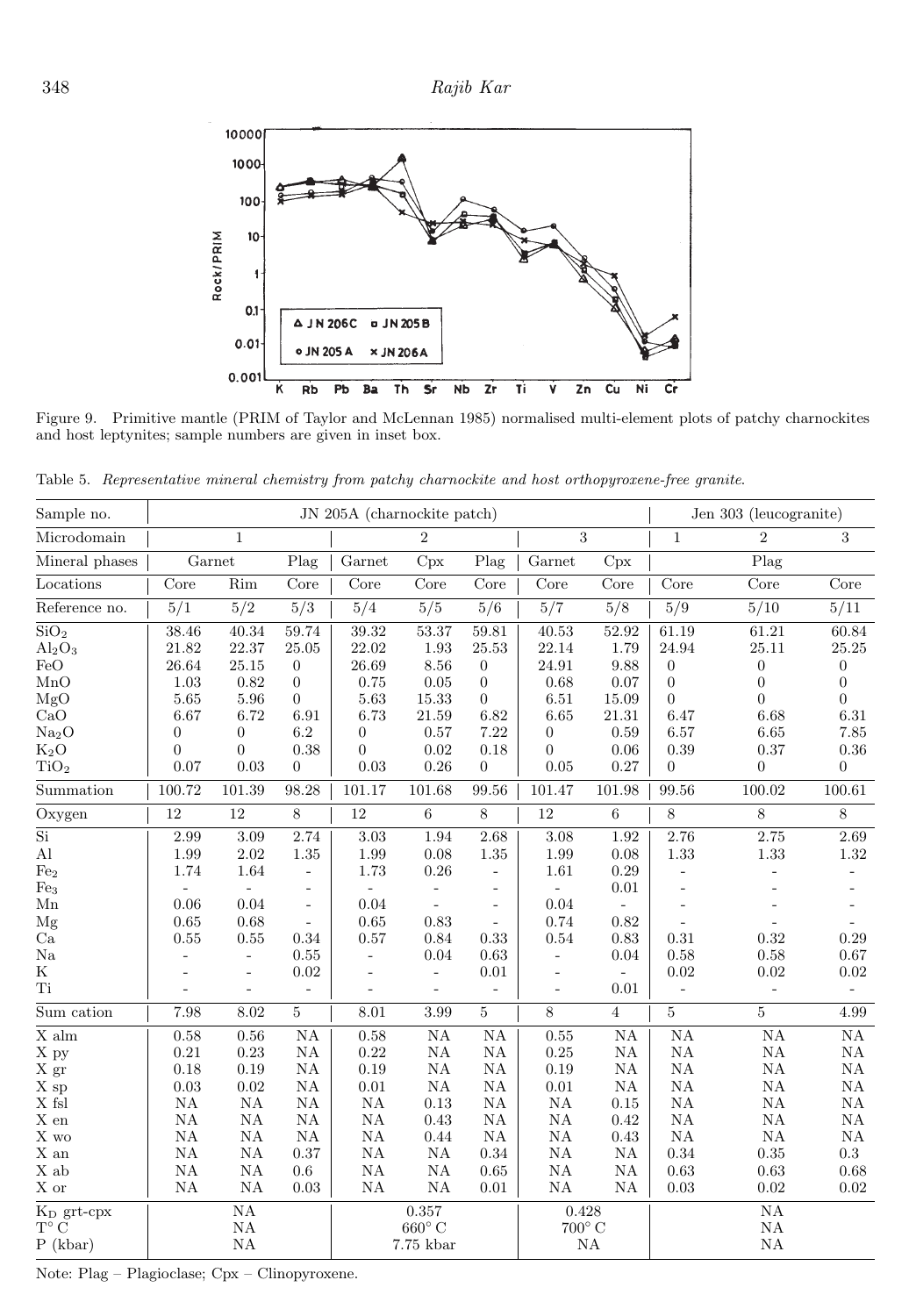

Figure 10.  $X_{Ca}$  vs.  $X_{Na}$  plots of plagioclase. Box: patchy charnockite. Plus: leucogranite host. Reference numbers follow table 5.

#### Acknowledgements

I thankfully acknowledge the generous help by Dr. S Bhattacharya, Geological Studies Unit, Indian Statistical Institute for successful completion of the work. I owe my regards to Prof. A T Rao and Prof. Karl E Seifert for critical reviewing and constructive comments on an earlier version of the manuscript. The infrastructural facilities provided by the Indian Statistical Institute are also thankfully acknowledged.

## References

- Aftalion M, Bowes D R, Dash B and Dempster T J 1988 Late Proterozoic charnockites in Orissa, India: A U-Pb and Rb-Sr isotopic study; J.Geol. 96 663–676
- Berman R G 1988 Internally consistent thermodynamic data for minerals in the system  $Na<sub>2</sub>O-K<sub>2</sub>O-CaO-MgO-FeO Fe<sub>2</sub>O<sub>3</sub>$ -Al<sub>2</sub>O<sub>3</sub>-SiO<sub>2</sub>-TiO<sub>2</sub>-H<sub>2</sub>O-CO<sub>2</sub>; *J. Petrol.* **29** 445– 522
- Berman R G 1990 Mixing properties of Ca-Mg-Fe-Mn garnets; Am. Mineral. 75 328–344
- Berman R G 1991 Thermobarometry using multiequilibrium calculations: A new technique, with petrological applications; Can. Mineral. 29 833–855
- Bhattacharya A and Sen S K 1991 Pressure, Temperature and Fluid regime in selected granulites tracts of the Eastern Ghats of India; (Abstract) In: Proceedings seminar on "composition and evolution of high-grade gneiss terrains", IGCP Project 304, Lower crustal process, Kandy, Sri Lanka.
- Bhattacharya S 1996 Eastern Ghats granulite terrain of India: an overview; J. Southeast Asian Earth Sci. 14 165– 174
- Bhattacharya S, Sarkar S S and Acharyya A 1993b Thermodynamic calibrations based on a single internally consistent data set; Indian J. Geol. 65 267–281
- Bhattacharya S, Sen S K and Acharyya A 1993a Structural evidence supporting a remnant origin of patchy charnockites in the Chilka Lake area, India; Geol. Mag. 130 363– 368
- Bhattacharya S, Sen S K and Acharyya A 1994 The structural setting of the Chilka Lake granulite-migmatiteanorthosite suite with emphasis on the time relation of charnockites; Pre. Res. 66 393–409
- Dasgupta S and Sengupta P 1998 Reworking of an isobarically cooled continental crust. Evidence of decompressive P-T trajectory from the Eastern Ghats belt, India; Indian J. Geol. 70 133–144
- De Waard D 1969 The occurrence of charnockite in the Adirondacks: a note on the origin and definition of charnockite; Am. J. Sci. 267 983–987
- Dobmeier C and Raith M 2000 On the origin of 'arrested' charnockitization in the Chilka Lake area, Eastern Ghats Belt, India: a reappraisal; Geol. Mag. 137 27–37
- Frost B R and Chacko T 1989 The granulite uncertainty principle: limitations on the thermobarometry in granulites; J. Geol. 97 435–450
- Fuhrman M L and Lindsley D H 1988 Ternary-feldspar modelling and thermometry; Am. Mineral. 73 201–216
- Halden N M, Bowes D R and Dash B 1982 Structural evolution of migmatites in a granulite facies terrane: Precambrian crystalline complex of Angul, Orissa, India; Trans. Royal Soc. Edin., Earth Sci. 73 109–118
- Hansen E C, Janardhan A S, Newton R C, Prame W K B N and Rabindrakumar G R 1987b Arrested charnockite formation in south India and Sri Lanka; Contrib. Mineral. Petrol. 96 225–244
- Hansen E C, Janardhan A S, Newton R C, Prame W K B N and Ravindra Kumar G R 1987a Arrested charnockite formation at Kabbaldurga, South India; Nature 278 511– 514
- Hansen E C, Newton R C and Janardhan A S 1984 Fluid inclusion in rocks from the amphibolite-facies gneiss to charnockite progression in southern Karnataka, India: Direct evidence concerning the fluids of granulite metamorphism; J. Metamorphic Geol. 2 249–264
- Harley S L and Santosh M 1995 Wollastonite at Nuliyam, Kerala, South India: a reassessment of  $CO<sub>2</sub>$  infiltration and charnockite formation at a classic locality; Contrib. Mineral. Petrol. 120 83–94
- Holland T H 1893 The petrology of Job Charnocks' tombstone; J. Asiatic Soc. Bengal 62 162–164
- Holland T H 1900 The charnockite series, a group of Archaean hypersthene rocks in Peninsular India; Geol. Survey Indian Memoir 2 192–249
- Howie R A 1955 The geochemistry of the charnockite series of Madras, India; Trans. Royal Soc. Edin., Earth Sci., 62 725–768
- Janardhan A S and Francis Anto K 1996 Transition zone charnockites-Harbingers of granulite metamorphism? Examples from South India; Gond. Res. Gr. Memoir-3: The Archaean and Proterozoic terrain in South India within East Gondwana. (eds) M Santosh and M Yoshida,  $\begin{array}{c} 145–155 \\ \mathrm{Janardhan} \end{array}$
- A S, Jayananda M and Shankara M A 1994 Formation and tectonic evolution of granulites from the Biligirirangan and Nilgiri Hills, South India: Geochemical and Isotopic constraints; J. Geol. Soc. Indian 44 27–40
- Janardhan A S, Newton R C and Hansen E C 1982 The transformation of amphibolite facies gneiss to charnockite in southern Karnataka and northern Tamil Nadu, India; Contrib. Mineral. Petrol. 79 130–149
- Janardhan A S, Newton R C and Smith J V 1979 Ancient crustal metamorphism at low  $P_{H_2O}$ : charnockite formation at Kabbaldurga, South India; Nature 278 511–514
- Kar R 1995 Structural setting and post-granulite modification in an area in the northeastern sector of Eastern Ghats Indian J. Geol. 67 273–281